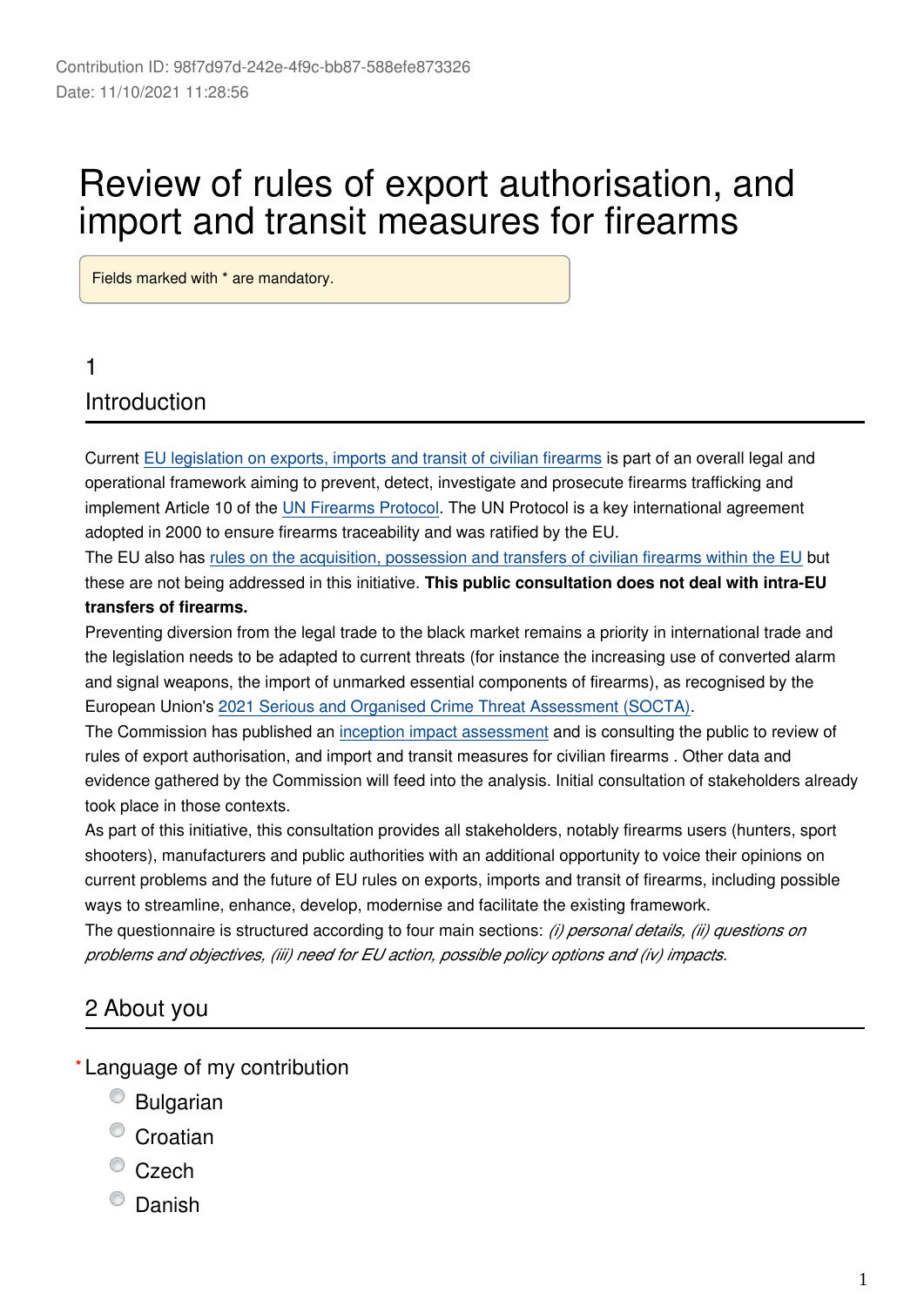- C Dutch
- <sup>o</sup> English
- Estonian
- Finnish
- <sup>©</sup> French
- <sup>O</sup> German
- <sup>O</sup> Greek
- Hungarian
- $\circ$  Irish
- $\bullet$  Italian
- <sup>O</sup> Latvian
- Lithuanian
- <sup>O</sup> Maltese
- <sup>O</sup> Polish
- <sup>o</sup> Portuguese
- Romanian
- <sup>O</sup> Slovak
- <sup>O</sup> Slovenian
- <sup>O</sup> Spanish
- Swedish
- \*I am giving my contribution as
	- Academic/research institution
	- <sup>o</sup> Business association
	- Company/business organisation
	- Consumer organisation
	- EU citizen
	- Environmental organisation
	- Non-EU citizen
	- Non-governmental organisation (NGO)
	- <sup>O</sup> Public authority
	- Trade union
	- <sup>O</sup> Other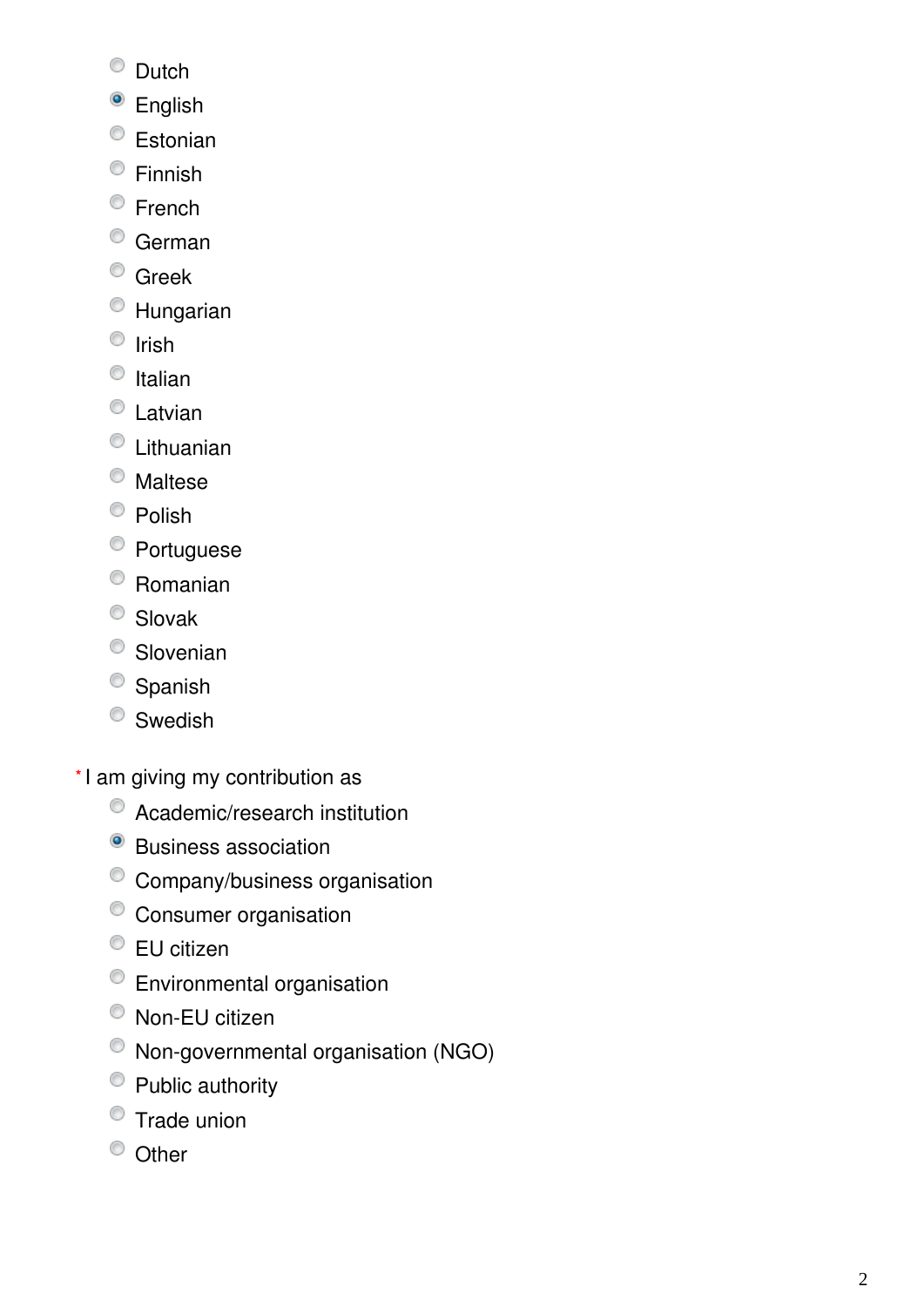Are you an economic operator (arms dealer, arms manufacturer, arms broker) incl. business associations/federations?

- Yes
- <sup>O</sup>No

#### First name **\***

**Olivier** 

## Surname **\***

Van Herstraeten

#### Email (this won't be published) **\***

o.vanherstraeten@esfam.eu

#### Organisation name **\***

*255 character(s) maximum*

Association of European Manufacturers of Sporting Firearms (ESFAM)

## Organisation size **\***

- Micro (1 to 9 employees)
- Small (10 to 49 employees)
- $^{\circ}$  Medium (50 to 249 employees)
- Large (250 or more)

#### Transparency register number

#### *255 character(s) maximum*

Check if your organisation is on the *[transparency register](http://ec.europa.eu/transparencyregister/public/homePage.do?redir=false&locale=en)*. It's a voluntary database for organisations seeking to influence EU decision-making.

572813043948-74

# Country of origin **\***

Please add your country of origin, or that of your organisation.

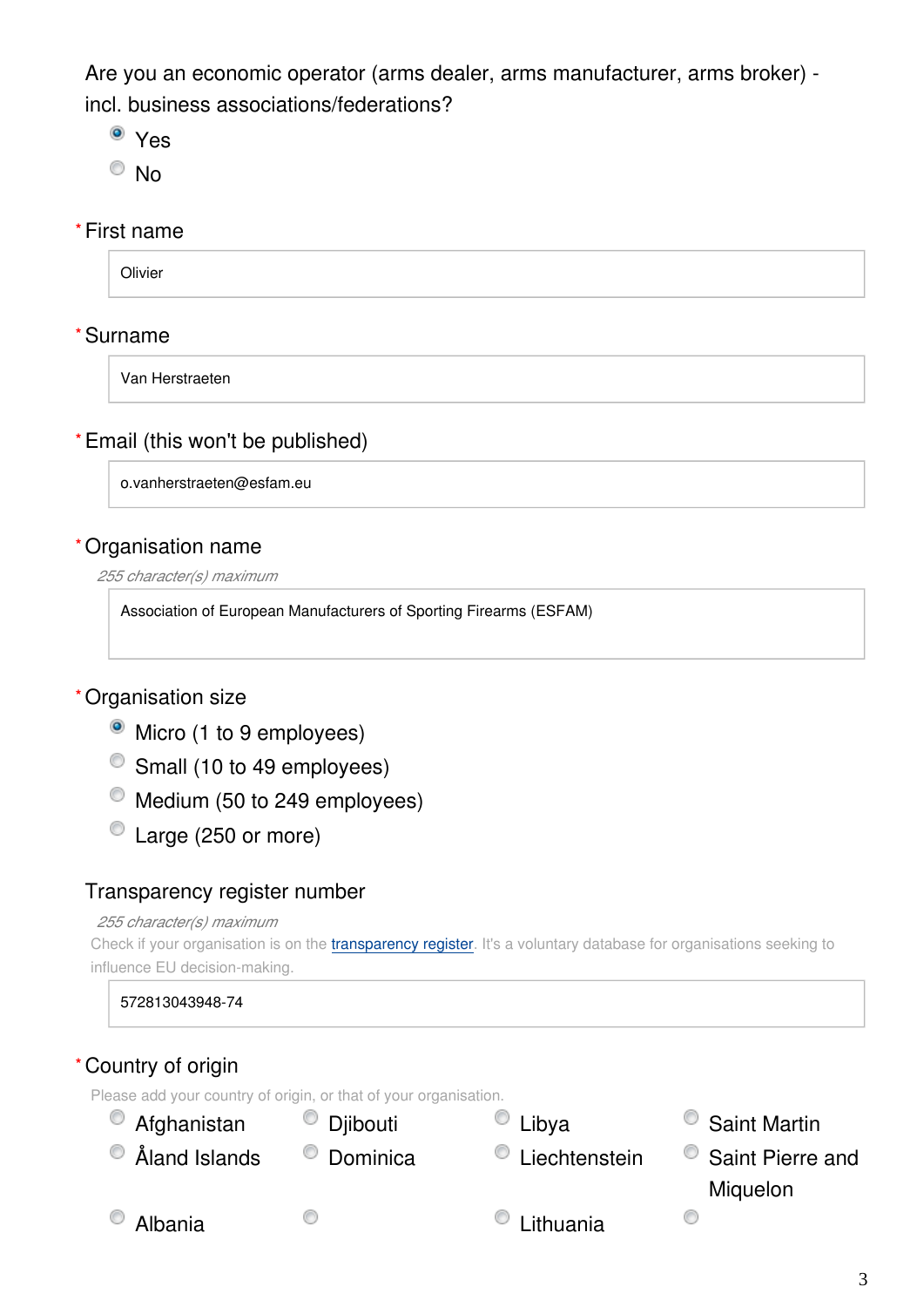|                 | Dominican<br>Republic   |                         | <b>Saint Vincent</b><br>and the<br>Grenadines |
|-----------------|-------------------------|-------------------------|-----------------------------------------------|
| Algeria         | Ecuador                 | Luxembourg              | Samoa                                         |
| American Samoa  | Egypt                   | Macau                   | San Marino                                    |
| Andorra         | El Salvador             | Madagascar              | São Tomé and                                  |
|                 |                         |                         | Príncipe                                      |
| Angola          | Equatorial Guinea       | Malawi                  | Saudi Arabia                                  |
| Anguilla        | Eritrea                 | Malaysia                | Senegal                                       |
| Antarctica      | Estonia                 | <b>Maldives</b>         | Serbia                                        |
| Antigua and     | Eswatini                | Mali                    | Seychelles                                    |
| <b>Barbuda</b>  |                         |                         |                                               |
| Argentina       | Ethiopia                | Malta                   | Sierra Leone                                  |
| Armenia         | <b>Falkland Islands</b> | <b>Marshall Islands</b> | Singapore                                     |
| Aruba           | Faroe Islands           | Martinique              | <b>Sint Maarten</b>                           |
| Australia       | Fiji                    | Mauritania              | Slovakia                                      |
| Austria         | Finland                 | <b>Mauritius</b>        | Slovenia                                      |
| Azerbaijan      | France                  | Mayotte                 | Solomon Islands                               |
| <b>Bahamas</b>  | <b>French Guiana</b>    | Mexico                  | Somalia                                       |
| <b>Bahrain</b>  | French Polynesia        | Micronesia              | South Africa                                  |
| Bangladesh      | French Southern Moldova |                         | South Georgia                                 |
|                 | and Antarctic           |                         | and the South                                 |
|                 | Lands                   |                         | Sandwich                                      |
|                 |                         |                         | Islands                                       |
| <b>Barbados</b> | Gabon                   | Monaco                  | South Korea                                   |
| <b>Belarus</b>  | Georgia                 | Mongolia                | South Sudan                                   |
| <b>Belgium</b>  | Germany                 | Montenegro              | Spain                                         |
| <b>Belize</b>   | Ghana                   | Montserrat              | Sri Lanka                                     |
| <b>Benin</b>    | Gibraltar               | Morocco                 | Sudan                                         |
| <b>Bermuda</b>  | Greece                  | Mozambique              | Suriname                                      |
| <b>Bhutan</b>   | Greenland               | Myanmar/Burma           | Svalbard and                                  |
|                 |                         |                         | Jan Mayen                                     |
| <b>Bolivia</b>  | Grenada                 | Namibia                 | Sweden                                        |
|                 | Guadeloupe              | Nauru                   | Switzerland                                   |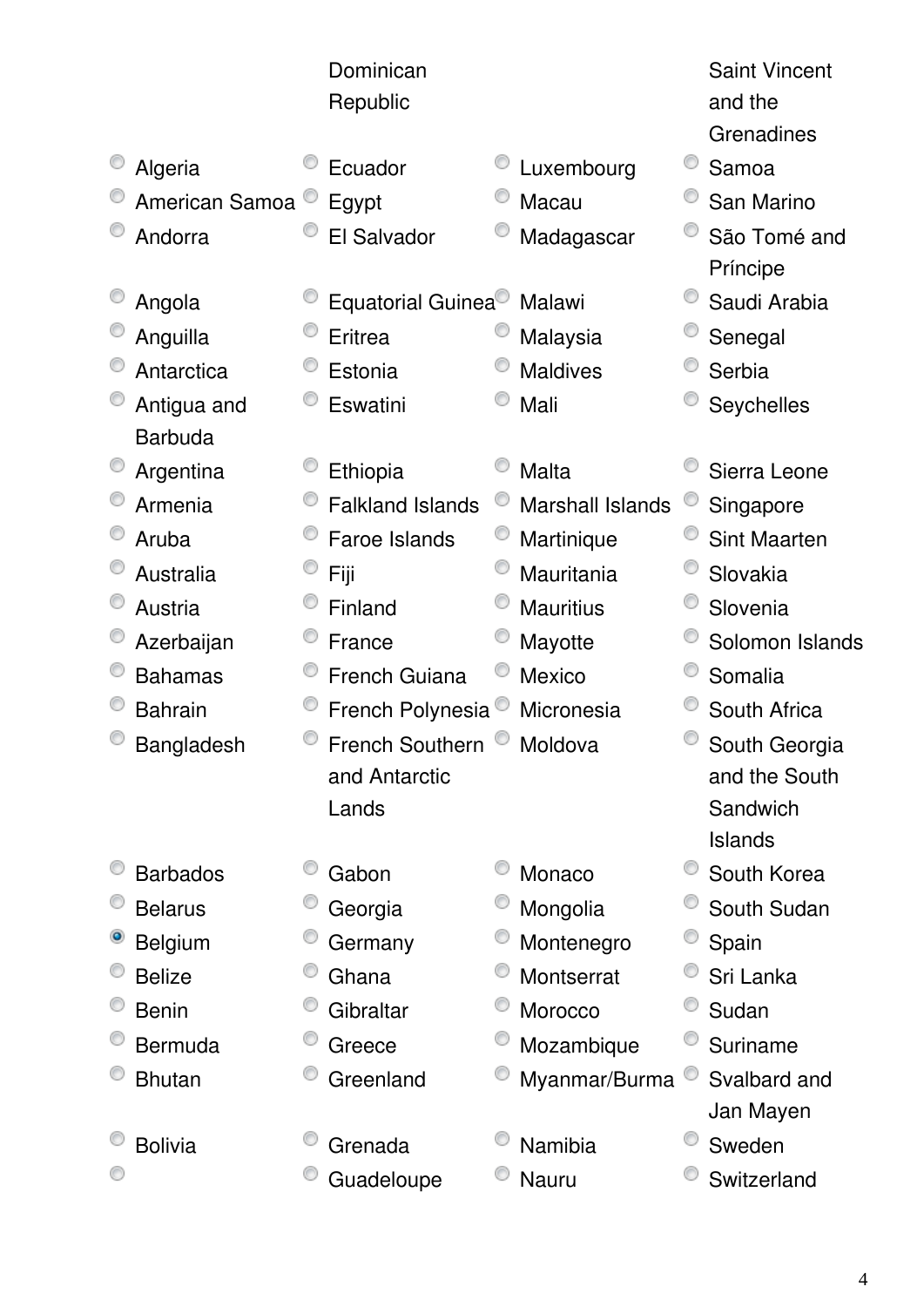Bonaire Saint Eustatius and Saba C Guam C Nepal C Syria Bosnia and Herzegovina C Botswana C Guatemala C Netherlands C Taiwan © Bouvet Island © Guernsey © New Caledonia © Tajikistan <sup>O</sup> Brazil Cauinea Context Brazil Caussia British Indian • Guinea-Bissau • Nicaragua • Thailand Ocean Territory **British Virgin** C Guyana C Niger C The Gambia Islands <sup>©</sup> Brunei <sup>©</sup> Haiti Digeria <sup>©</sup> Timor-Leste  $\bullet$  Togo • Bulgaria • • Heard Island and • Niue McDonald Islands <sup>©</sup> Burkina Faso  $\bullet$  Honduras  $\bullet$  Norfolk Island  $\bullet$  Tokelau <sup>O</sup> Burundi <sup>O</sup> Hong Kong <sup>O</sup> Northern Tonga Mariana Islands • Cambodia • Cambodia • Hungary • North Korea • Trinidad and Tobago <sup>©</sup> Cameroon <sup>©</sup> Iceland <sup>©</sup> North Macedonia <sup>©</sup> Tunisia Canada <sup>O</sup> India C Norway C Turkey Cape Verde <sup>C</sup> Indonesia C Oman C Turkmenistan • Cayman Islands • Iran **Pakistan** Pakistan **Pakistan** Pakistan Parks and Caicos Islands Central African C Iraq C Palau C Tuvalu Republic • Chad • Chad • Ireland • Palestine • Uganda Chile Cisle of Man C Panama C Ukraine China **Israel** Papua New United Arab **Guinea Emirates** • Christmas Island <sup>©</sup> Italy **C** Paraguay <sup>©</sup> United Kingdom Clipperton <sup>O</sup> Jamaica <sup>O</sup> Peru <sup>O</sup> United States <sup>O</sup> Japan <sup>O</sup> Philippines 0 Cocos (Keeling)

Islands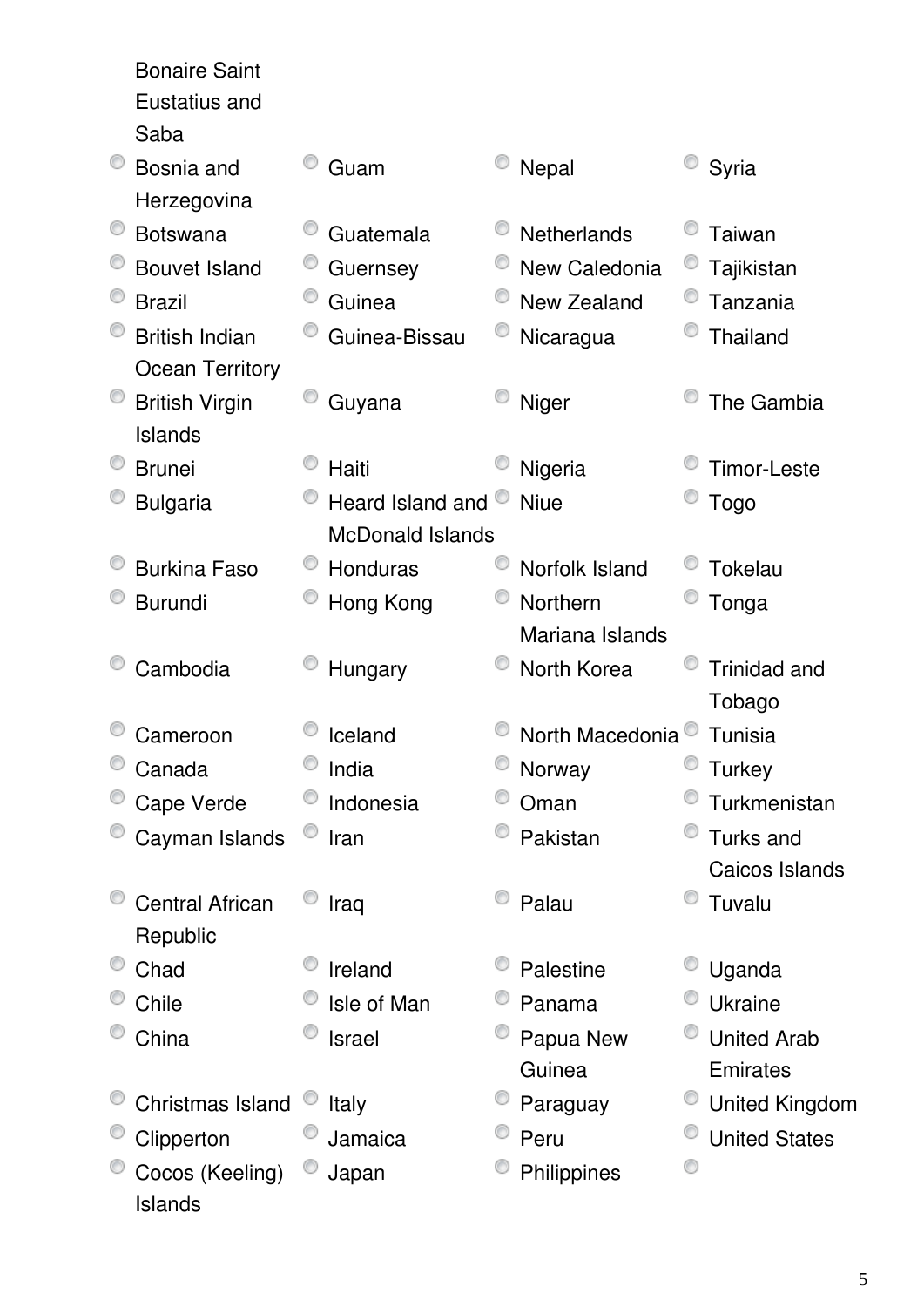|                 |            |                               | <b>United States</b>     |
|-----------------|------------|-------------------------------|--------------------------|
|                 |            |                               | <b>Minor Outlying</b>    |
|                 |            |                               | <b>Islands</b>           |
| Colombia        | Jersey     | <b>Pitcairn Islands</b>       | Uruguay                  |
| Comoros         | Jordan     | Poland                        | <b>US Virgin Islands</b> |
| Congo           | Kazakhstan | Portugal                      | Uzbekistan               |
| Cook Islands    | Kenya      | <b>Puerto Rico</b>            | Vanuatu                  |
| Costa Rica      | Kiribati   | Qatar                         | <b>Vatican City</b>      |
| Côte d'Ivoire   | Kosovo     | Réunion                       | Venezuela                |
| Croatia         | Kuwait     | Romania                       | Vietnam                  |
| Cuba            | Kyrgyzstan | <b>Russia</b>                 | <b>Wallis and</b>        |
|                 |            |                               | Futuna                   |
| Curaçao         | Laos       | <b>Rwanda</b>                 | <b>Western Sahara</b>    |
| Cyprus          | Latvia     | Saint Barthélemy <sup>®</sup> | Yemen                    |
| Czechia         | Lebanon    | Saint Helena                  | Zambia                   |
|                 |            | Ascension and                 |                          |
|                 |            | Tristan da Cunha              |                          |
| Democratic      | Lesotho    | Saint Kitts and               | Zimbabwe                 |
| Republic of the |            | <b>Nevis</b>                  |                          |
| Congo           |            |                               |                          |
| Denmark         | Liberia    | Saint Lucia                   |                          |

The Commission will publish all contributions to this public consultation. You can choose whether you would prefer to have your details published or to remain anonymous when your contribution is published. **Fo r the purpose of transparency, the type of respondent (for example, 'business association, 'consumer association', 'EU citizen') country of origin, organisation name and size, and its transparency register number, are always published. Your e-mail address will never be published.** Opt in to select the privacy option that best suits you. Privacy options default based on the type of respondent selected

#### **Contribution publication privacy settings \***

The Commission will publish the responses to this public consultation. You can choose whether you would like your details to be made public or to remain anonymous.

# **Anonymous**

Only organisation details are published: The type of respondent that you responded to this consultation as, the name of the organisation on whose behalf you reply as well as its transparency number, its size, its country of origin and your contribution will be published as received. Your name will not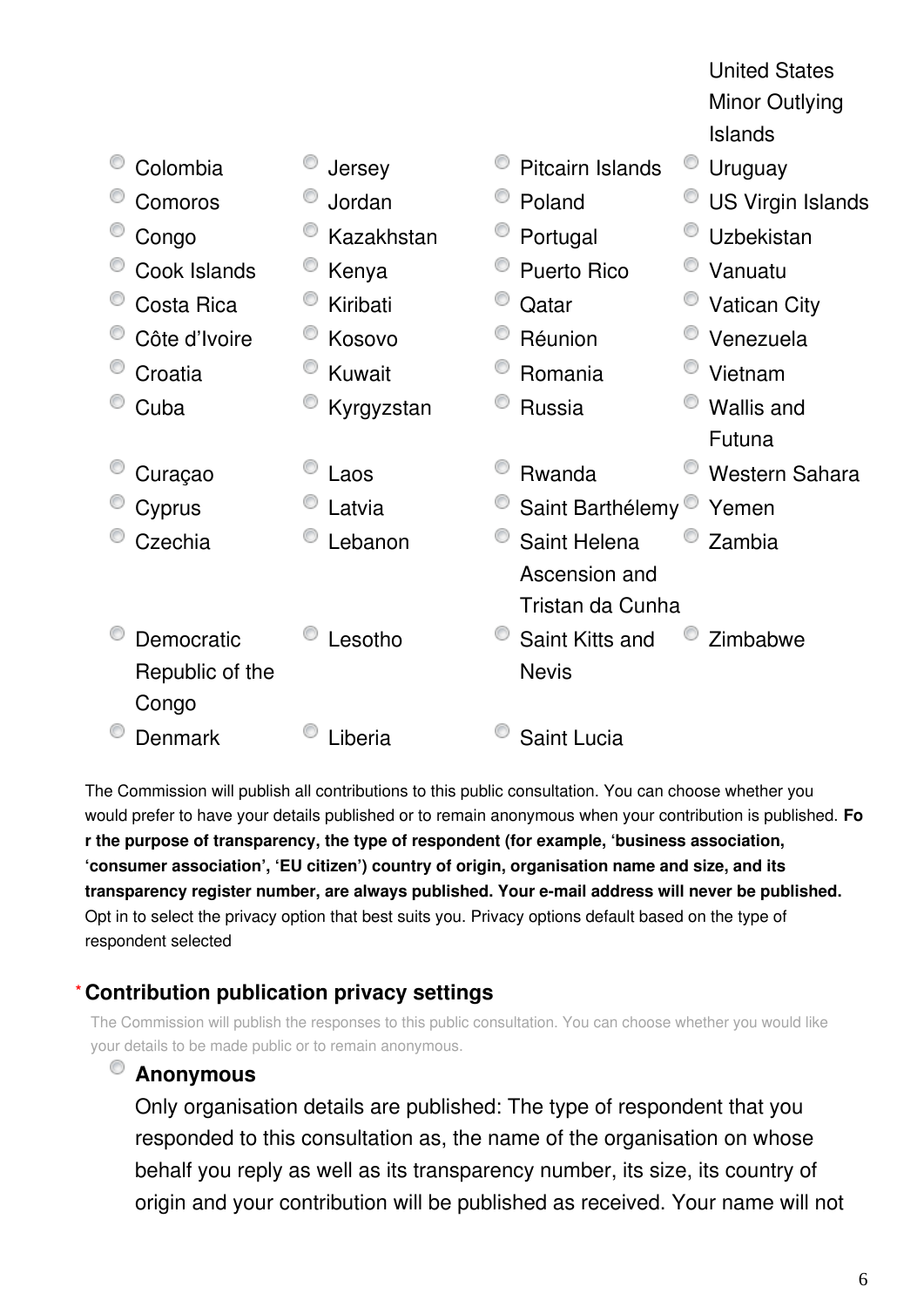be published. Please do not include any personal data in the contribution itself if you want to remain anonymous.

# <sup>o</sup> Public

Organisation details and respondent details are published: The type of respondent that you responded to this consultation as, the name of the organisation on whose behalf you reply as well as its transparency number, its size, its country of origin and your contribution will be published. Your name will also be published.

 $\blacksquare$  I agree with the [personal data protection provisions](https://ec.europa.eu/info/law/better-regulation/specific-privacy-statement)

# 3 QUESTIONS CONCERNING CURRENT PROBLEMS

\* In your view, how important it is to have common EU rules on *imports* of civilian firearms from outside of the EU?

- Not important
- Slightly important
- $\bullet$  Moderately important
- <sup>o</sup> Important
- Very important
- $\bullet$  I do not know

\* In your view, how important it is to have common EU rules on exports of civilian firearms outside of the EU?

- Not important
- Slightly important
- Moderately important
- <sup>o</sup> Important
- Very important
- <sup>O</sup> I do not know
- How important is the current administrative burden created for you **personally \***(also as an economic operator) by current EU rules on **exports** of civilian firearms?
	- <sup>O</sup> Non-existent
	- <sup>O</sup> Slight
	- Moderate
	- ◉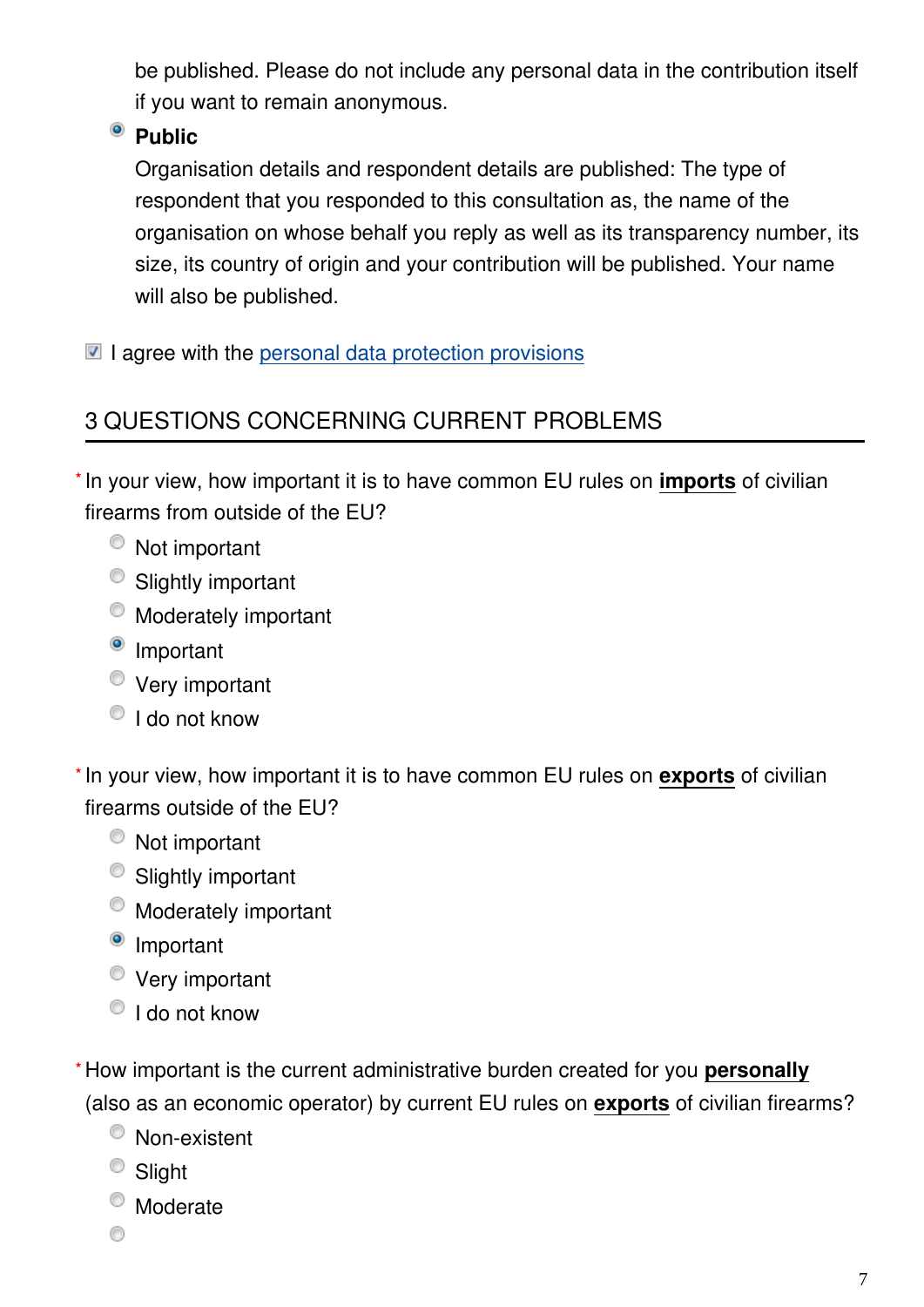Important

Very important

<sup>o</sup> I do not know

The Commission has preliminarily identified a number of challenges that could hamper **the legal movement of civilian firearms**. For each of them, can you mention to what extent, in your view, they create a burden for legal movements of civilian firearms?

|                                                                                                                                                                | not<br>at<br>all | small<br>extent | moderate<br>extent | high<br>extent | very<br>high<br>extent | I do<br>not<br>know |
|----------------------------------------------------------------------------------------------------------------------------------------------------------------|------------------|-----------------|--------------------|----------------|------------------------|---------------------|
| * Non uniform rules on exports                                                                                                                                 | ⊙                | ⊙               | ⊙                  | ⊙              | $\circledcirc$         | ∩                   |
| * Non uniform rules on imports                                                                                                                                 | 0                | ∩               |                    | ⊙              | $\bullet$              |                     |
| * Lack of a clear distinction between civilian<br>and military firearms (and lack of clarity<br>about the applicable procedure)                                | ⊙                |                 |                    | ∩              | $\circledcirc$         |                     |
| * Single market rules apply to more goods (e.<br>g. deactivated firearms, automatic<br>firearms) and persons (brokers, collectors)<br>than import/export rules | ۰                |                 |                    | ∩              | ⋒                      |                     |
| * The need to have the express prior<br>authorisation of transit countries before<br>granting an export licence                                                | ∩                |                 |                    | $\bullet$      | ⋒                      |                     |
| * Different national rules for simplified<br>procedures (hunters, sport shooters,<br>repair, exhibition, etc.)                                                 | ⊙                |                 |                    |                |                        |                     |
| * Paper-based procedures                                                                                                                                       | O                | ⊙               | ⊙                  | 0              | $\bullet$              |                     |
| * Obligation to submit translations of<br>supporting documents                                                                                                 | ⊙                | ⋒               |                    | ∩              | $\circledcirc$         |                     |
| * Fees for export authorisations or transit<br>inside the EU                                                                                                   | ∩                |                 |                    | ∩              | ۰                      |                     |
| * No use of the global export authorisation                                                                                                                    | ◎                |                 |                    | ⊙              | $\bullet$              |                     |

If you see additional challenges that may hamper legal movements of civilian firearms, can you please describe them here along with their relative importance?

*2000 character(s) maximum*

ESFAM is opposed to more (import) controls of semi-finished unmarked components for the following reasons:

- the term of "semi-finished" components is vague and could raise many problems of interpretation in each Member State ("MS");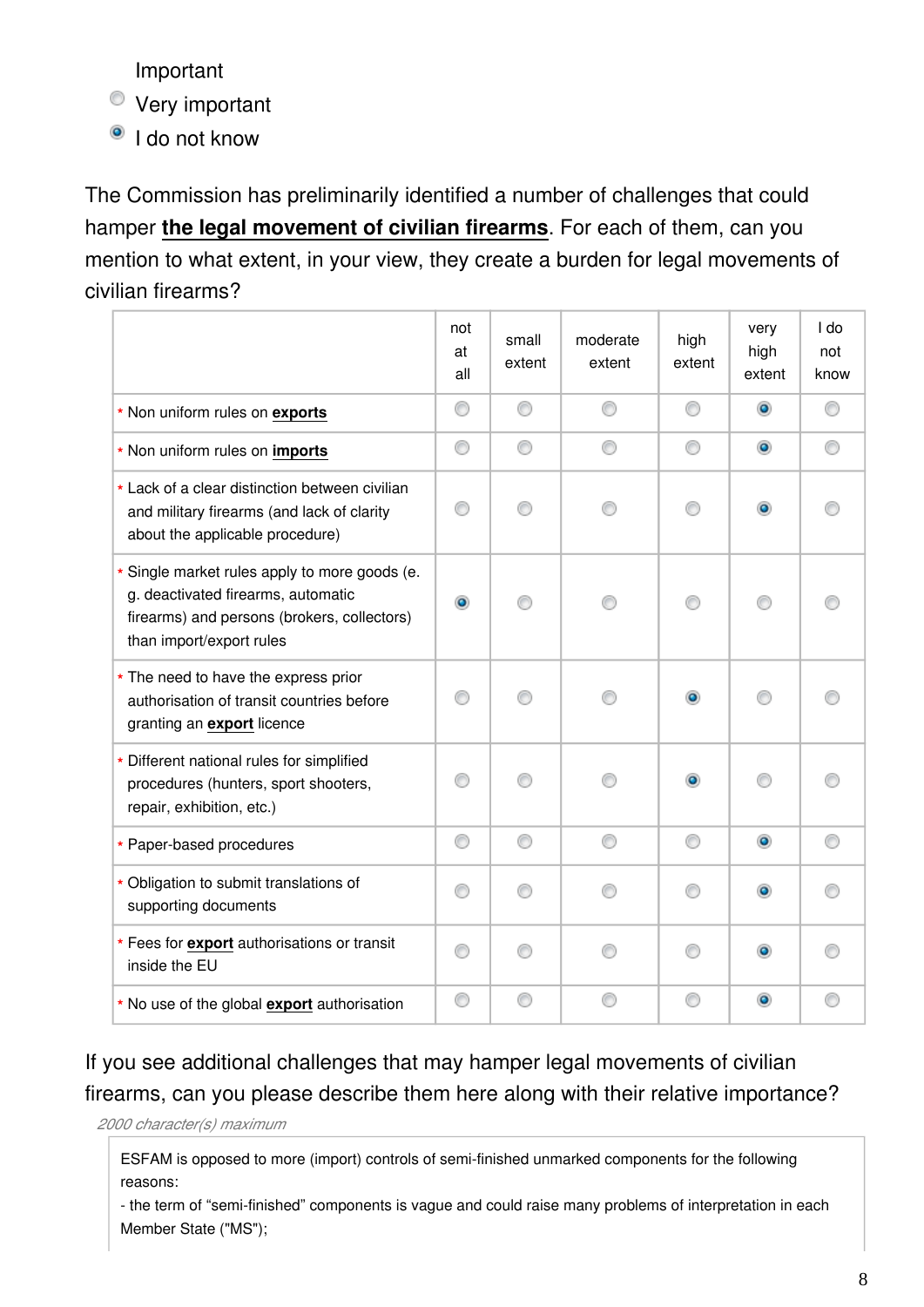- controlling the importation of such components would most likely increase the administrative burden of the manufacturers;

- it is unclear what kind of controls would be required (marking ? license?);

- the traceability of firearms and components (including marking), are all matters that fall within the competence of the Directive 91/477/CEE and outside the scope of the Regulation

- Lack of transports and banks willing/authorised to work with the firearm industry : high extent.

- No automatic mutual recognition within the EU of firearm marking despite its compliance with the laws of the MS where it was manufactured or first imported : very high extent -> need for separate marking and thus stock for MS that transposed the EU Directive 91/477 differently -> potential conflicts between the laws of the MS manufacturing the firearm and the laws of the MS where such firearm will be purchased/placed on the market.

- In some jurisdictions, civilian firearms are considered as military firearms in the context of sanctions /embargos. As thus, some cies cannot fulfil the needs of the civilian market in a non-EU country under (military weapon) embargo while other EU cies can : very high extent.

- National regulations are becoming more and more complex and make it hard for small enterprises and endusers to be in compliance (especially as regards to tracing of firearms - for instance, the RGA in France and the NWR in Germany) : very high extent.

- In some jurisdictions, national authorities consider that every component/part of a firearm is subject to export control (both within the EU and with non-EU countries) which is way stricter than the EU position where only essential components/essential parts are subject to export controls

Without further EU intervention, how do you think the legal movements of civilian firearms will develop in the next 5-10 years?

- $\bullet$  The situation will improve: the current framework will be enough to ensure seamless legal movement of firearms, and increased cooperation and exchanges of best practices will bring more consistency in the application of the rules.
- $\bullet$  The situation will remain unchanged: the current framework will be enough to ensure legal movement of firearms, but current difficulties will not be overcome.
- **•** The situation will deteriorate: economic operators and legitimate firearms owners will be faced with increasingly heterogeneous national rules and procedures.
- <sup>O</sup> I do not know

Without further EU intervention, how do you think firearms trafficking will develop in the next 5-10 years?

 $\bullet$  The situation will improve: the current framework will be enough to ensure increased cooperation amongst law-enforcement agencies, more intelligence gathering, and increased detection of smuggling of firearms.

0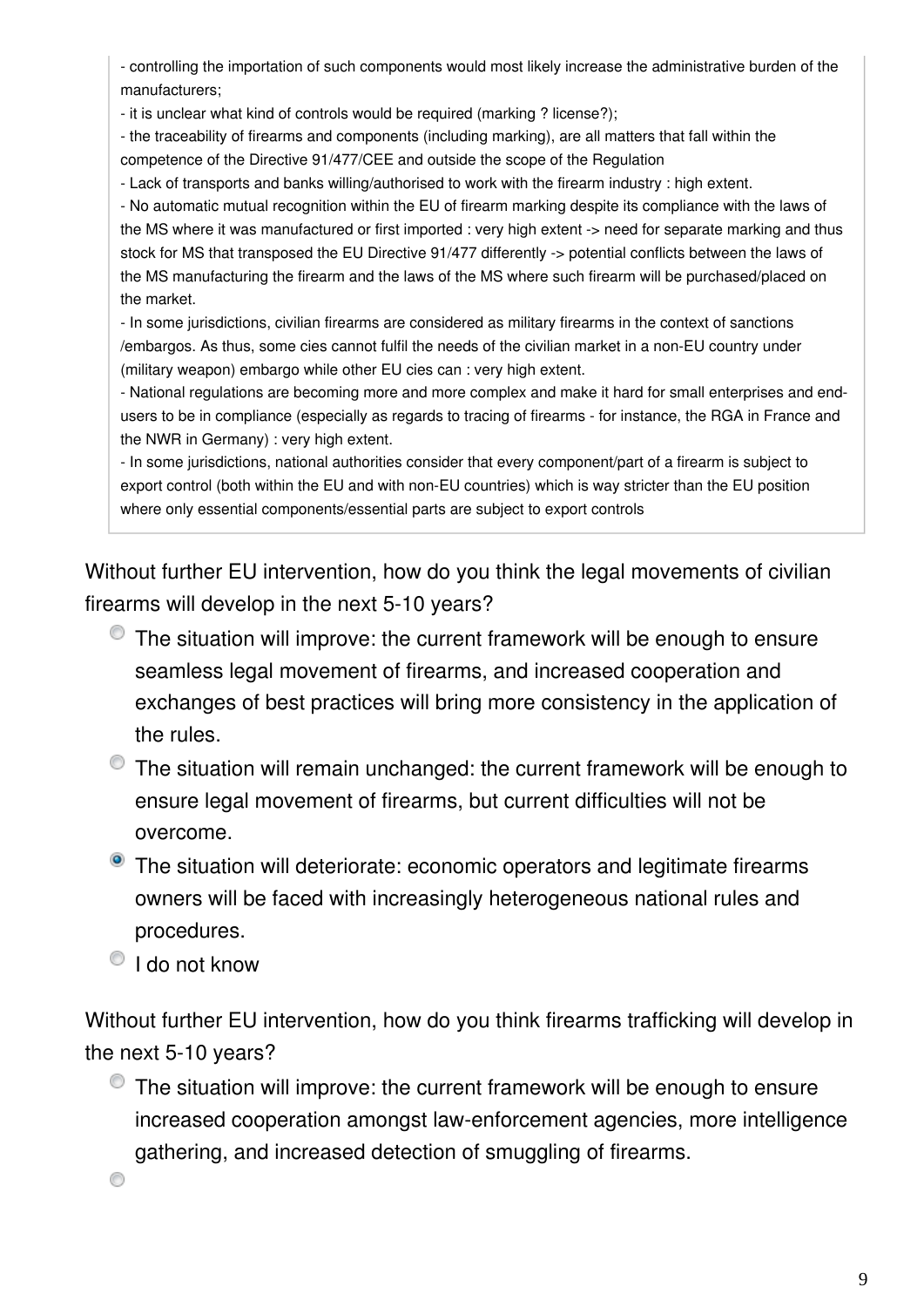The situation will remain unchanged: the current framework will be enough to ensure proper law enforcement cooperation, but intelligence-based targeted checks at import and export will remain defective.

- The situation will deteriorate: exports (or diversion) of firearms to conflict zones and dictatorships, and smuggling of firearms, their components, and convertible weapons into the EU will increase.
- <sup>o</sup> I do not know

Is there anything else you would wish to add or mention on the problems regarding imports and exports of civilian firearms to and from the European Union?

*2000 character(s) maximum*

Cf. our published feedback (reference : F2660572; submitted on : July 1st 2021).

Please also note that European measures in order to create a common legal framework to regulate the transport of civil firearms and ammunition would improve the import, export and transit to and from the European Union.

# 4 NEED FOR EU ACTION AND POSSIBLE POLICY OPTIONS

\* In your view, is there a need for EU intervention on current rules on import, export and transit of civilian firearms?

- Yes
- $\circ$  No
- $\bullet$  I do not know

Do you see the need for new tools to improve current rules on import, export and **\***transit of civilian firearms?

- Yes
- $\bullet$  No
- $\bigcirc$  I do not know

For the two previous questions, please provide more detailed considerations

*2000 character(s) maximum*

- No automatic mutual recognition within the EU of firearm marking: potential conflicts between the laws of the Member State manufacturing the firearm and the laws of the Member State where such firearm will be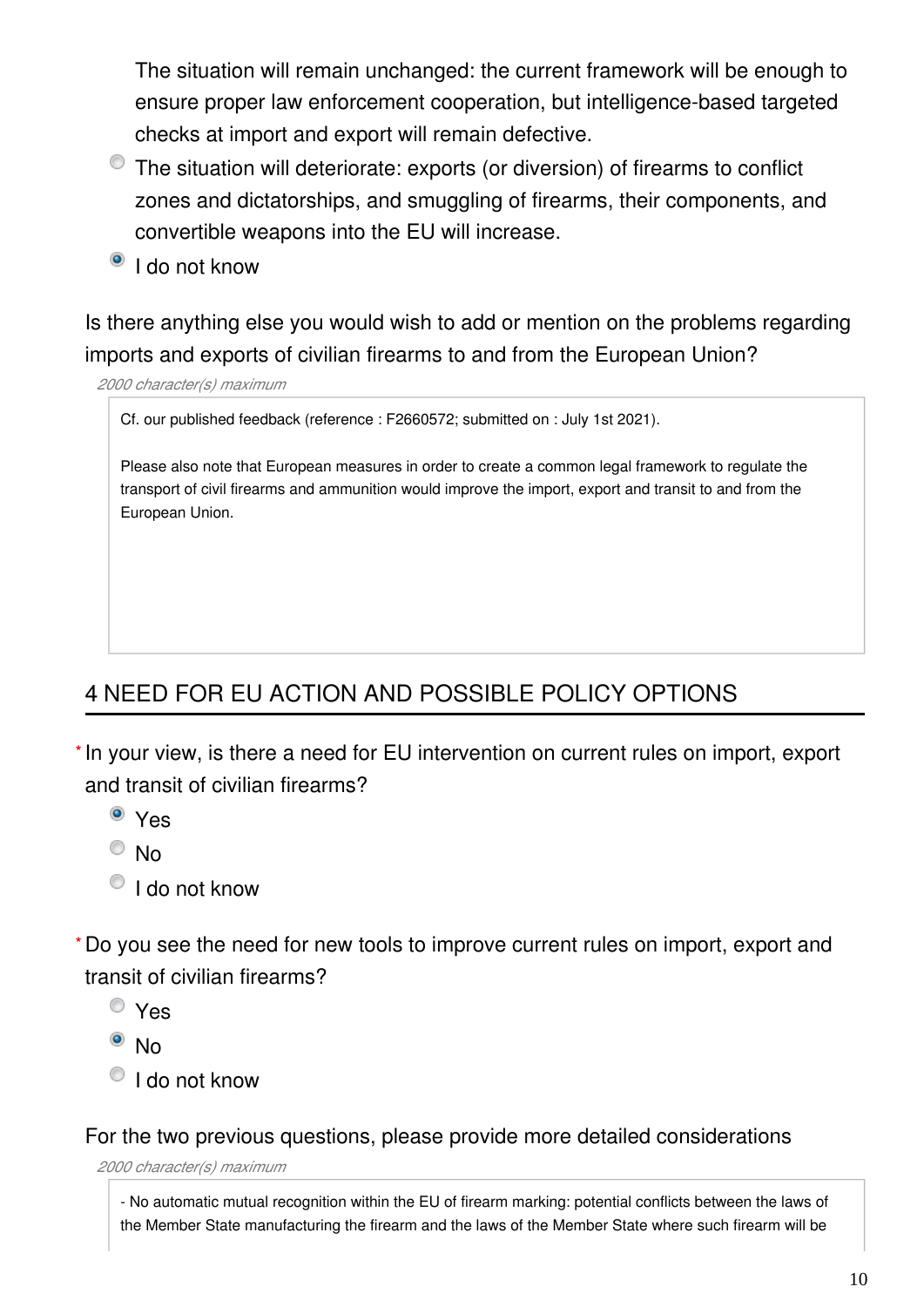purchased/placed on the market : EU needs to intervene to implement such mutual recognition but shall not intervene in any way on the marking itself (content, format etc.).

- In some jurisdictions, civilian firearms are considered as military firearms in the context of sanctions /embargos. As thus, some companies cannot fulfil the needs of the civilian market in a country under (military weapon) embargo while other EU companies can : this creates unfair competition within the EU. EU intervention is thus necessary to clarify the distinction between civilian and military firearms in the context of sanctions (embargos) on the basis of the respective annexes of Directive 2021/555 and Directive 2009/43. Such clarification shall have for effect to change the interpretation done so far by such jurisdictions' relevant authorities.

- National laws and regulations are becoming more and more complex and make it hard for small enterprises and end-users to be compliant – if EU is to implement new tools, there is a risk of complexify it even more which would have a significant economic impact.

- In some jurisdictions, national authorities consider that every component/part of a firearm is subject to export control (both within the EU and with non-EU countries) which is way stricter than the EU position where only essential components/essential parts are to be subject to export controls. For the purpose of trade facilitation, EU intervention is thus necessary to clarify that only essential parts shall be under export controls and not any and all components of a civilian firearm (for trade within the EU as well as for trade with non-EU countries). Such clarification shall have for effect to change the interpretation done so far by such jurisdictions' relevant authorities

|                                                                | Uniform import /<br>export<br>procedures | Tracing<br>οf<br>firearms | Exchange<br>0f<br>information | Trade<br>facilitation | Other |
|----------------------------------------------------------------|------------------------------------------|---------------------------|-------------------------------|-----------------------|-------|
| * Non-legislative measures<br>(guidelines,<br>recommendations) | $\bullet$                                | ⊙                         | €                             |                       |       |
| * Clarification of existing<br>legislation                     |                                          |                           | e                             |                       |       |
| * New legislative provisions                                   |                                          | ∩                         | C                             |                       |       |
| * Other                                                        | ⋒                                        | ⋒                         | ⋒                             |                       |       |
| * I do not know                                                |                                          |                           | e                             |                       |       |

## If EU intervention was considered necessary, what should be its main focus?

## Please explain.

*2000 character(s) maximum*

- No automatic mutual recognition within the EU of firearm marking: potential conflicts between the laws of the Member State ("MS") manufacturing the firearm and the laws of the Member State where such firearm will be purchased/placed on the market : EU needs to intervene to implement such mutual recognition but shall not intervene in any way on the marking itself (content, format etc.).

- In some jurisdictions, civilian firearms are considered as military firearms in the context of sanctions /embargos. As thus, some companies cannot fulfil the needs of the civilian market in a country under (military weapon) embargo while other EU companies can : this creates unfair competition within the EU. EU intervention is thus necessary to clarify the distinction between civilian and military firearms in the context of sanctions (embargos) on the basis of the respective annexes of Directive 2021/555 and Directive 2009/43.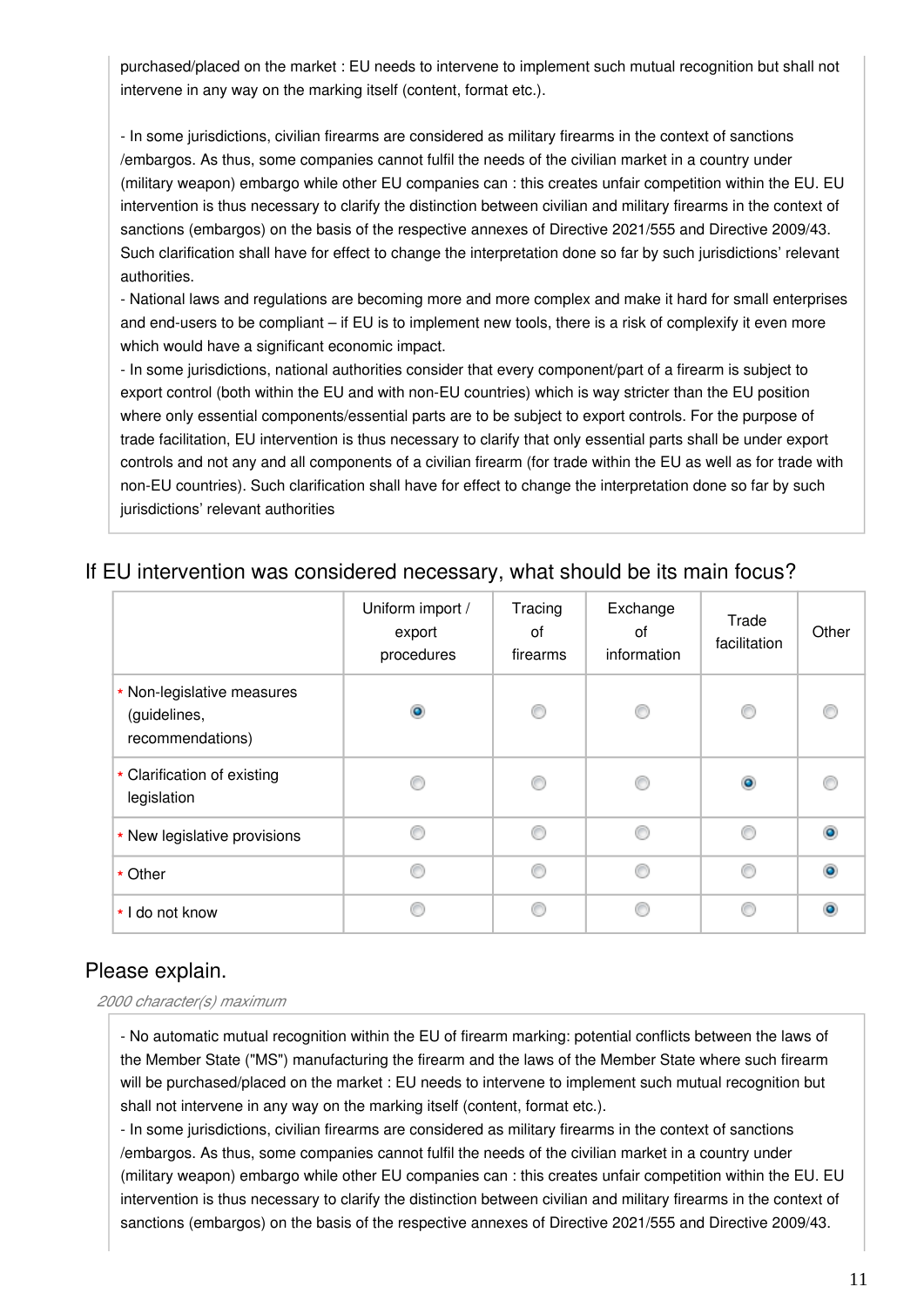Such clarification shall have for effect to change the interpretation done so far by such jurisdictions' relevant authorities

- National laws and regulations are becoming more and more complex and make it hard for small enterprises and end-users to be in compliance – if EU is to implement new tools, there is a risk of complexify it even more which would have a significant economic impact.

- In some jurisdictions, national authorities consider that every component/part of a firearm is subject to export control (both within the EU and with non-EU countries) which is way stricter than the EU position where only essential components/essential parts are to be subject to export controls. For the purpose of trade facilitation, EU intervention is thus necessary to clarify that only essential parts shall be under export controls and not any and all components of a civilian firearm (for trade within the EU as well as for trade with non-EU countries). Such clarification shall have for effect to change the interpretation done so far by such jurisdictions' s autorities

# To what extent do you think the following measures could contribute to improved legal import, export and transit of civilian firearms?

|                                                                                                                                                    | not<br>at<br>all | small<br>extent | moderate<br>extent | high<br>extent | very<br>high<br>extent | I do<br>not<br>know |
|----------------------------------------------------------------------------------------------------------------------------------------------------|------------------|-----------------|--------------------|----------------|------------------------|---------------------|
| * Clarifying the distinction between military<br>and civilian firearms                                                                             | ⊙                |                 | ∩                  | ⋒              | $\bullet$              |                     |
| * Having for civilian firearms the same<br>licensing procedure as for military ones                                                                | $\circledcirc$   | ∩               | ∩                  | ⋒              | ⋒                      |                     |
| * Digital import and export licences                                                                                                               | 0                | ◉               | ⊙                  | $\circledcirc$ | ⊙                      | ⊙                   |
| * Set out clear rules for "simplified<br>procedures"                                                                                               | ⊙                | ∩               | ∩                  | ۰              | ∩                      |                     |
| * Linking simplified procedures to the status<br>of Authorised Economic Operator Safety<br>/Security                                               | ⊙                | ∩               | ۰                  | ∩              | ⋒                      |                     |
| * Replace the global authorisation by a<br>general export authorisation for specific<br>countries and exporters (authorised<br>economic operators) | ⊙                |                 |                    |                |                        |                     |
| * Systematically assuming the agreement of<br>non-EU country of transit in the absence<br>of a reply                                               | ⊙                |                 |                    |                |                        |                     |
| * Removing the obligation to provide<br>translations of supporting documents                                                                       | ⊙                |                 | ∩                  | ۰              |                        |                     |
| * Publishing a list of competent authorities<br>(including in non-EU countries)                                                                    | ⊙                |                 | ⊙                  | ∩              |                        |                     |
| * No fees for authorisations and transit                                                                                                           | ⊙                | ⊙               | ⊙                  | ⊙              | $\bullet$              |                     |

## Please explain.

*2000 character(s) maximum*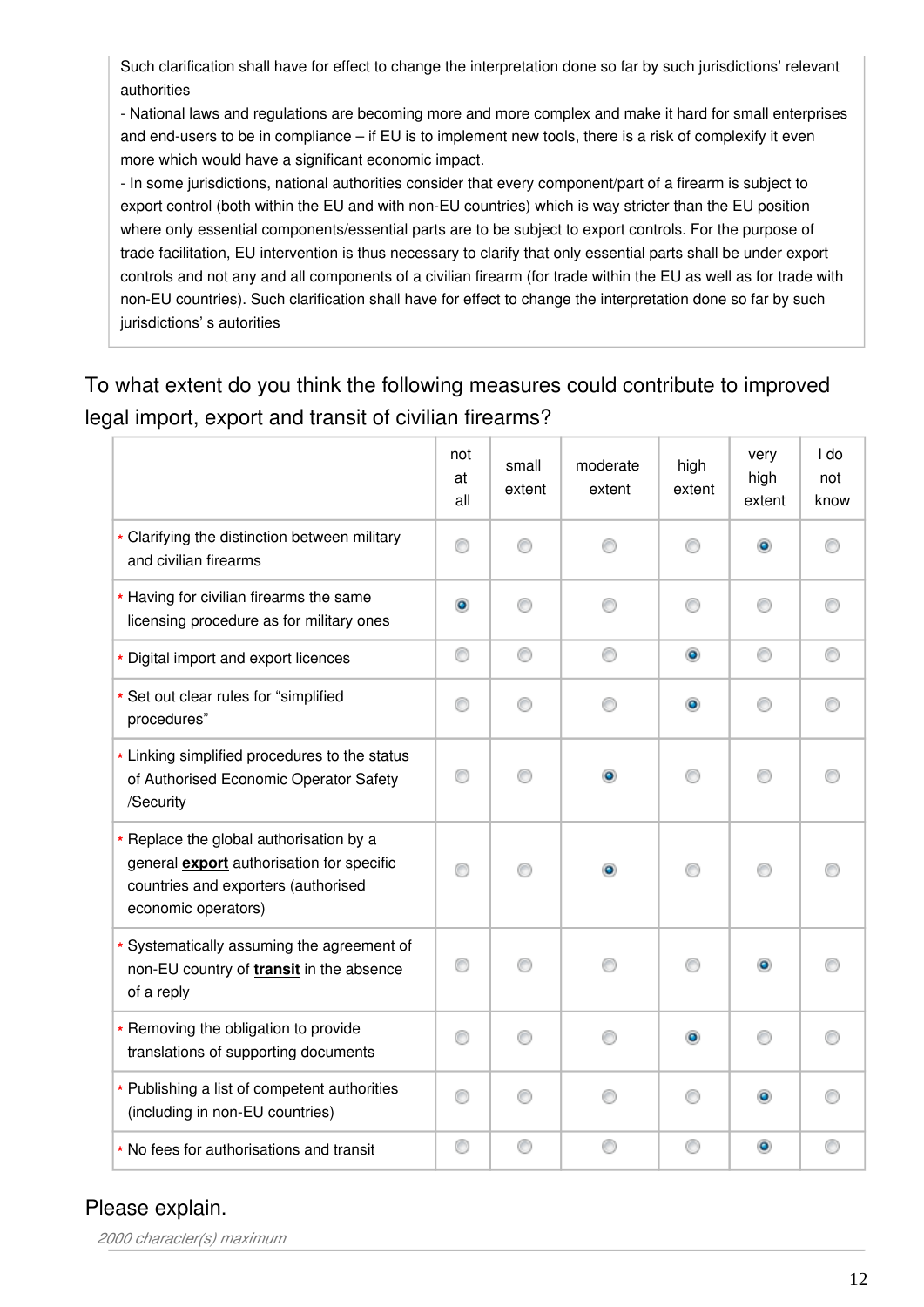# Please explain why.

*2000 character(s) maximum*

# 5 EVALUATION OF THE IMPACT OF OPTIONS

For each of the measures mentioned below, please indicate how they would affect, for you **personally,** the administrative burden.

|                                                                                                                                                       | very<br>negative<br>impact | negative<br>impact | no<br>impact | positive<br>impact | very<br>positive<br>impact | I do<br>not<br>know |
|-------------------------------------------------------------------------------------------------------------------------------------------------------|----------------------------|--------------------|--------------|--------------------|----------------------------|---------------------|
| * Clarifying the distinction between<br>military and civilian firearms                                                                                |                            |                    |              |                    |                            |                     |
| * Having for civilian firearms the<br>same licensing procedure as for<br>military ones                                                                |                            |                    |              |                    |                            |                     |
| * Digital import and export licences                                                                                                                  | ∩                          | ⋒                  | ⋒            | ⋒                  | ∩                          | $\bullet$           |
| * Set out clear rules for "simplified<br>procedures"                                                                                                  |                            |                    |              |                    |                            |                     |
| * Linking simplified procedures to<br>the status of Authorised<br><b>Economic Operator Safety</b><br>/Security                                        |                            |                    |              |                    |                            |                     |
| * Replace the global authorisation<br>by a general export authorisation<br>for specific countries and<br>exporters (authorised economic<br>operators) |                            |                    | ∩            |                    | ⋒                          |                     |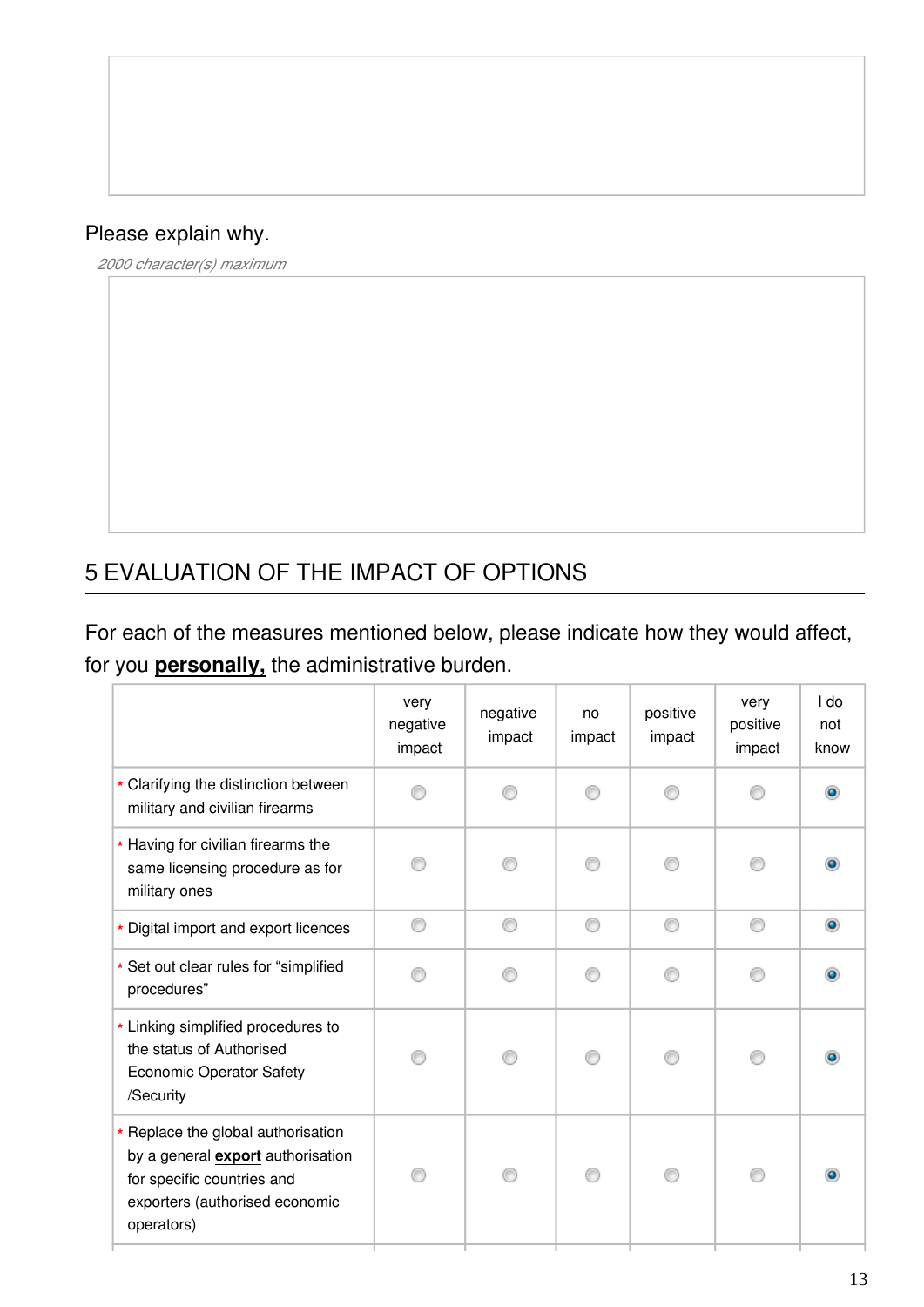| * Systematically assuming the<br>agreement of non-EU country of<br>transit in the absence of a reply                |   |    |   |   |   |   |
|---------------------------------------------------------------------------------------------------------------------|---|----|---|---|---|---|
| * Removing the obligation to<br>provide translations of supporting<br>documents                                     | ∩ | ⋒  | ∩ | ∩ | ∩ |   |
| * Publishing a list of competent<br>authorities (including in non-EU<br>countries)                                  |   |    |   | ⊙ | ∩ |   |
| * No fees for authorisations and<br>transit                                                                         | ∩ |    | ∩ | ⊙ | ∩ |   |
| * Ensuring that convertible alarm<br>and signal weapons are always<br>classified as firearms at import              |   |    |   |   |   |   |
| * Ensuring tracing of deactivated or<br>converted firearms, regulating the<br>activities of brokers                 |   |    |   |   |   |   |
| * Homogenising the processing of<br>requests for <i>import</i> licenses                                             | ∩ | ⋒  | ∩ | ∩ | ∩ |   |
| * Homogenising the processing of<br>requests for <b>export</b> licenses                                             |   | ⋒  | ∩ | ∩ | ⊙ |   |
| * Systematic check of criminal<br>records in other EU Member<br>States before granting an import<br>/export licence |   |    |   |   |   |   |
| * Exchange of information on<br>refusals to grant import or export<br>authorisations                                |   |    |   |   | ∩ |   |
| * Computerised data-filing systems<br>of import or export authorisations<br>(and exchange of information)           |   |    | ⋒ |   | 0 |   |
| * Imposing marking of the first<br>country of import                                                                | ∩ |    |   | ∩ | ⋒ | ۰ |
| * Limiting <i>imports</i> of unmarked<br>semi-finished essential<br>components                                      |   | 60 | ⋒ | ⊙ | ∩ |   |
| * Sharing and analysing general<br>statistics on imports, exports and<br>seizures of firearms                       |   |    |   |   |   |   |
| * Clarifying the role of customs<br>authorities                                                                     | ∩ | ∩  | ∩ | ⊙ | ∩ |   |
| $\star$                                                                                                             |   |    |   |   |   |   |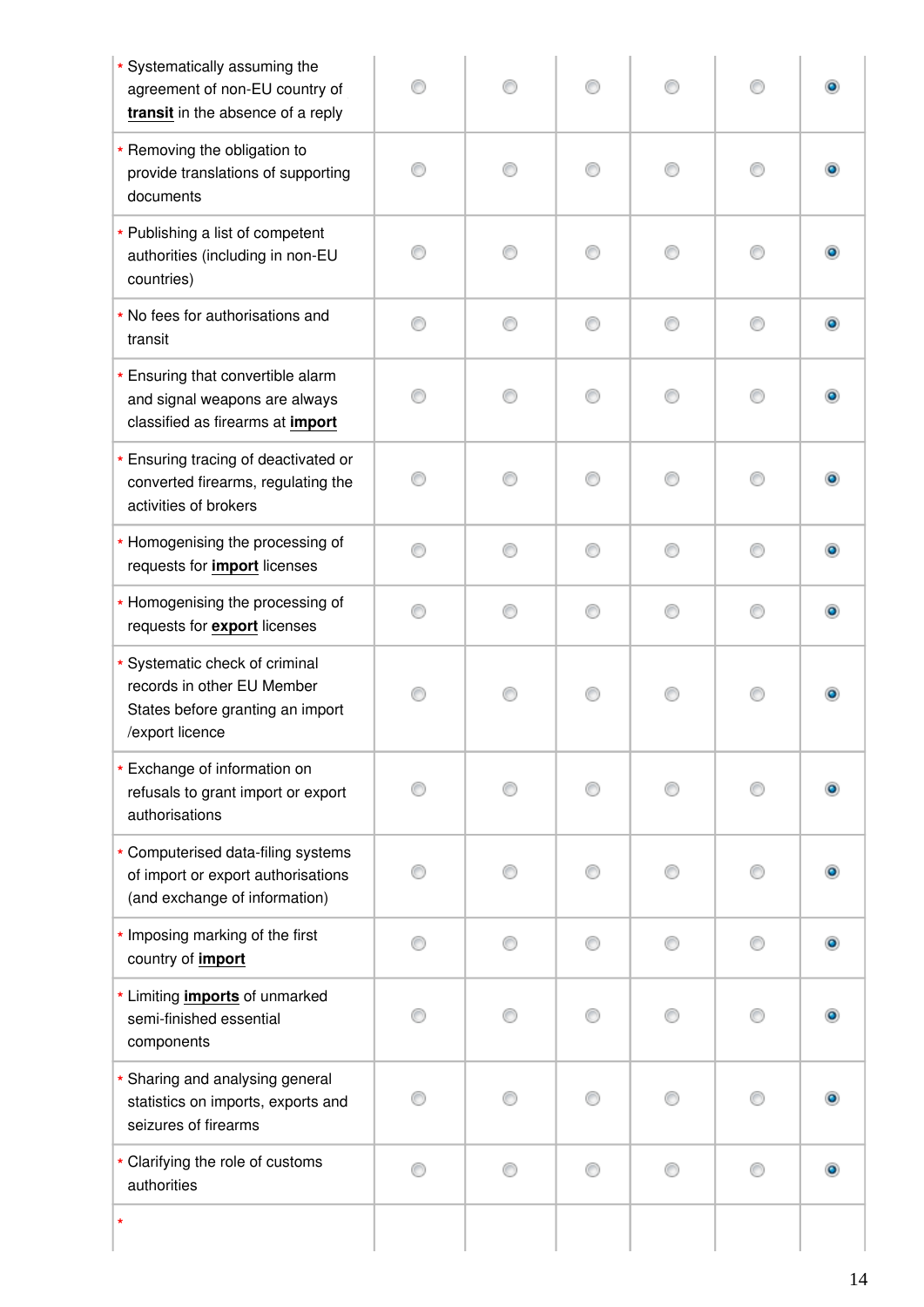| Clarifying the roles of competent<br>authorities                                                               |  |  |  |
|----------------------------------------------------------------------------------------------------------------|--|--|--|
| * Requiring end-use certificates at<br>export                                                                  |  |  |  |
| * Stepping up post-shipment<br>controls                                                                        |  |  |  |
| * National inspection systems to<br>check whether the conditions of<br>an export licence continue to be<br>met |  |  |  |

Where possible, for the above measures, could you provide a quantitative estimate of the impact on administrative burden (average monthly full-time equivalent, costs)?

*2000 character(s) maximum*

# If you wish to add further information — within the scope of this questionnaire please feel free to do so here.

*2000 character(s) maximum*

Concerning alarm and signal weapons, ESFAM considers that alarm and signal weapons must meet corresponding technical criteria, so that conversion must not be possible in order not to fall under the EU Firearms Directive. If alarm and signal weapons do not comply with these technical requirements, they are classified as firearms under the EU Firearms Directive and would then also have to comply with the regulations of the EU Firearms Regulation with regard to import and export.

Please indicate here whether you would agree to be contacted to discuss your **\***answers and provide more detailed replies.

Yes

0